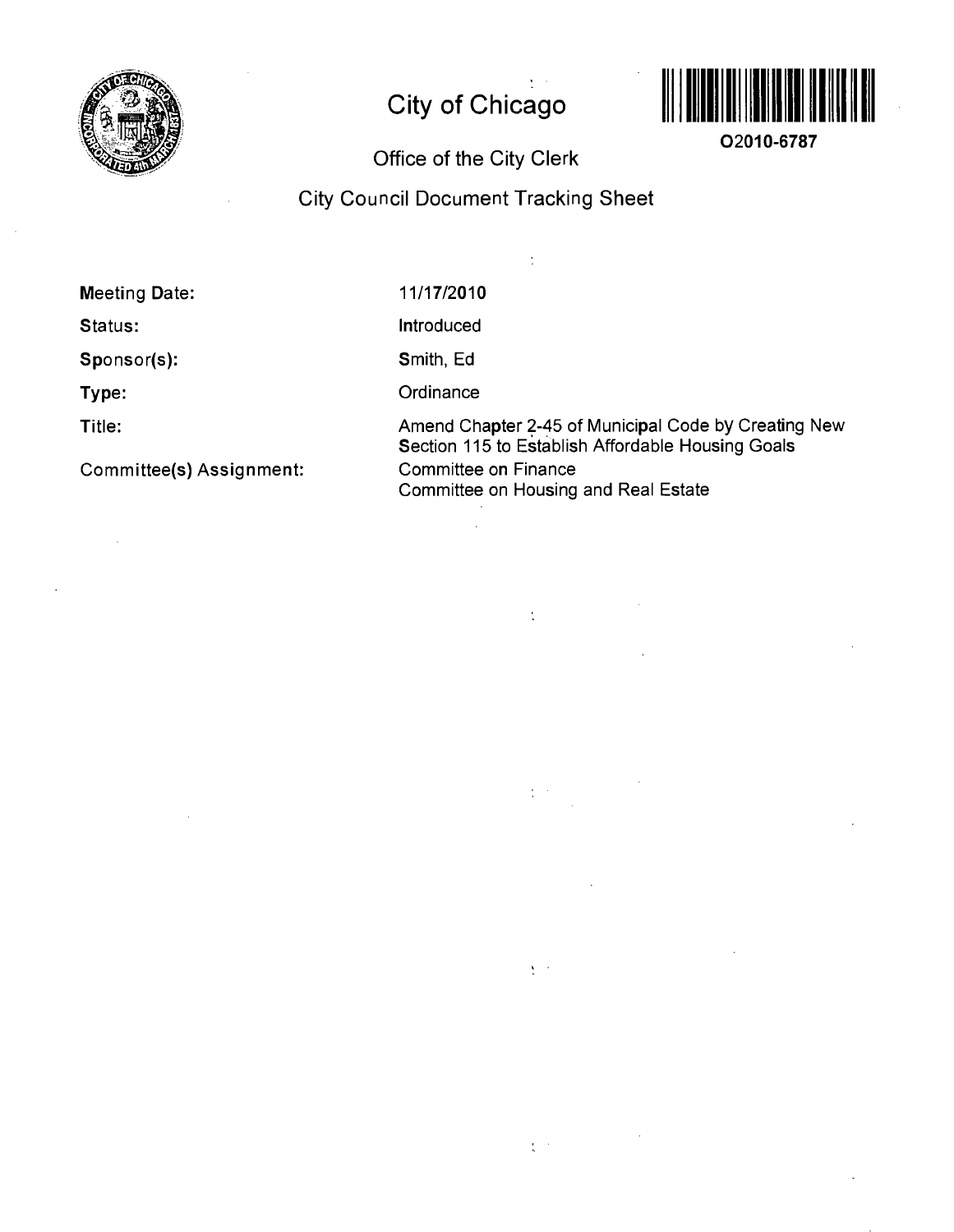## **ORDINANC E**

WHEREAS, The City of Chicago (the "City") is a home rule municipality as described in Section 6(a), Article Vil of the 1970 Constitution of the State of Illinois and, as such, may exercise any power and function pertaining to its government and affairs; and

WHEREAS, Pursuant to the Tax Increment Allocation Redevelopment Act, 65 ILCS 5/11-74.4-1, et seq., the City may use incremental tax revenues to the benefit of taxing district in redevelopment project areas; and

WHEREAS, The City has recognized the benefits of using incremental tax revenues to provide affordable housing to its residents in an ordinance adopted July 31,2002, and published at pages 90839 through 90859 in the Journal of Proceedings of the City Council of such date; and

WHEREAS, It is a public purpose of the City to promote fair housing by achieving a diverse and balanced community with housing available for households of all income levels as a matter of basic fairness; and

WHEREAS, The foreclosure crisis has increased the need for affordable housing in the City; and

WHEREAS, Revenue is needed to lessen the impact of the foreclosure crisis by converting foreclosed buildings to affordable housing; and

WHEREAS, Economic diversity fosters social and environmental conditions that protect and enhance the social fabric of the City, improve the City's climate for economic development, and are beneficial to the health, safety and welfare of its residents; and

WHEREAS, The National Association of Homebuilders estimates that 1,030 full-time jobs are created for every 1,000 units of multifamily housing built; and

WHEREAS, Housing is a human right; and

WHEREAS, There is a shortage of affordable housing in the City for low-income households; and

WHEREAS, An increasing proportion of the City's households live in overcrowded or substandard housing; and

WHEREAS, A significant proportion of the City's households devote an excessive percentage of their income to pay for housing; and

WHEREAS, Increasing numbers of Chicago's children are experiencing housing instability and homelessness negatively impacts children educationally, emotionally and physically and imposes increasing burdens on the Chicago Public Schools; and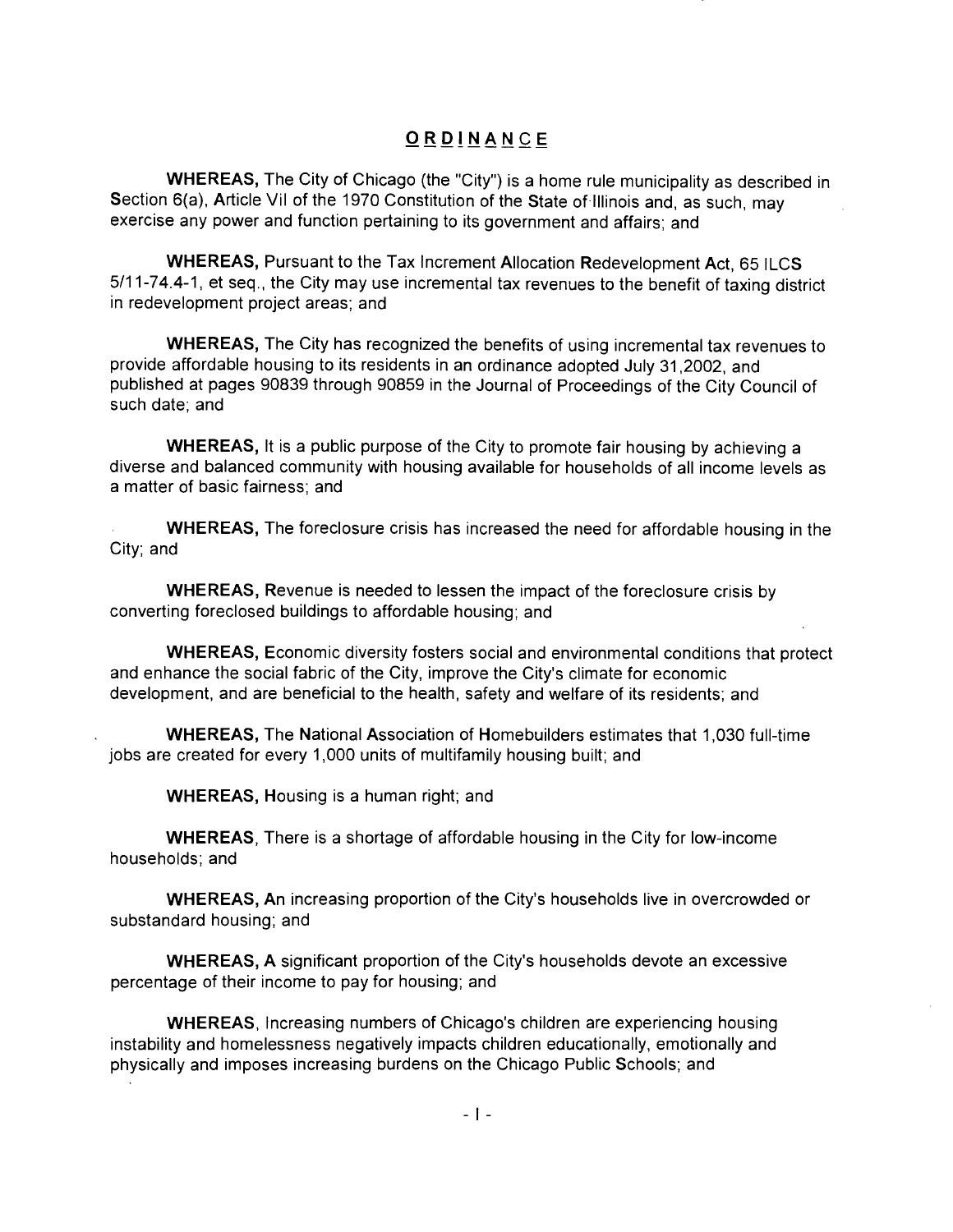WHEREAS, The inadequate supply of affordable housing for City residents and local employees will have a negative impact upon the ability of local employers to maintain an adequate local work force and will otherwise be detrimental to the public health, safety, and welfare of the City and its residents; and

WHEREAS, In order to promote the creation and preservation of affordable housing opportunities throughout the City, the City's policy directing the limitation of TIF assistance generally not to exceed 25% of project costs shall be waived where available and appropriate in support of any affordable housing project within a TIF district; NOW, THEREFORE

**BE IT ORDAINED BY THE CITY COUNCIL OF THE CITY OF CHICAGO:** 

SECTION ONE: RECITALS. The foregoing recitals are incorporated herein as the findings of the City Council.

SECTION TWO: Chapter 2-45 of the Municipal Code of the City of Chicago is hereby amended by inserting a new Section 2-45-115 as follows:

**2-45-115 Affordable housing goals.** 

(a) For the purposes of this section, the following definitions apply:

"Affordable Housing" means housing units that are affordable to households at or below 60 percent of the Chicago Primary Metropolitan Statistical Area median income adjusted for household size for rental housing, or at or below 100 percent of the Chicago Primary Metropolitan Statistical Area median income adjusted for household size for owner-occupied housing.

The Chicago Community Land Trust" or "CLT" means the Illinois not-for-profit corporation established by ordinance adopted on January 11, 2006, and published at pages 67997 through 68004 in the Journal of Proceedings of the City Council of such date, and having as its primary mission the preservation of long-term affordability of housing units.

"Developer" means any person who develops housing units, but does not include a lender or any governmental entity.

"Development" means construction or rehabilitation of housing units, including vacant properties or properties in foreclosure.

"Obligate" means to execute a project agreement for the provision of city resources, including but not limited to, a Redevelopment Agreement, land, or other city financial assistance.

"Preservation" means rehabilitation of housing units for the purpose of maintaining those housing units as affordable housing.

"Housing unit" means a room or suite of rooms designed, occupied or intended for occupancy as a separate living quarter with cooking, sleeping and sanitary facilities provided within the unit for the exclusive use of the occupants of the unit; provided that a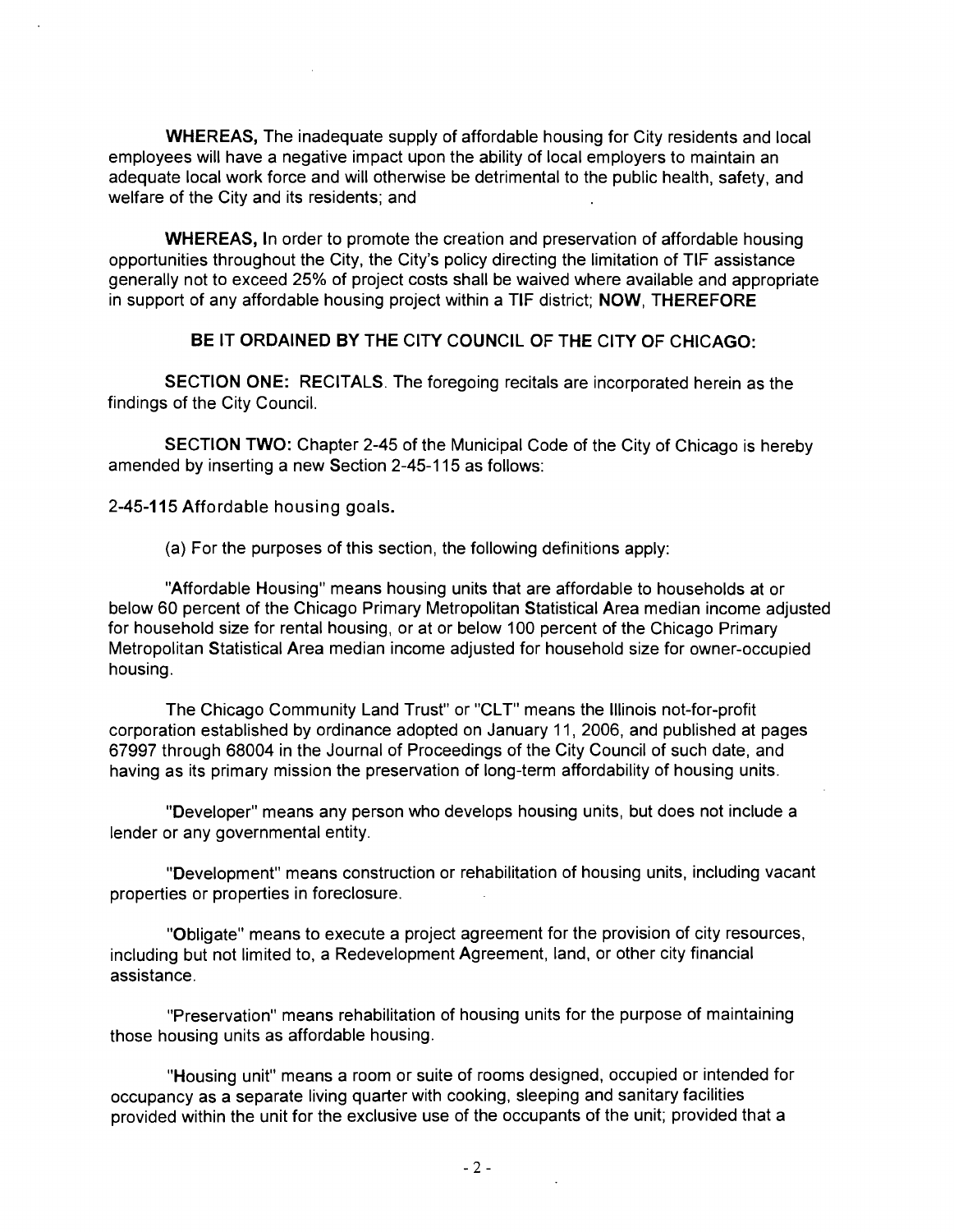"housing unit" does not include dormitories or hotels as that term is defined in section 13-4-010 of the Code.

(b) In every fiscal year, the city shall have a goal to obligate for the development and preservation of affordable housing an amount equal to at least 20 percent of the aggregate tax increment revenue collected in the previous fiscal year.

At least 40 percent of the housing units developed as rental housing units from funds obligated by the city each year shall be affordable to households at or below 30 percent of the Chicago Primary Metropolitan Statistical Area median income adjusted for household size, as long as a rental subsidy, including but not limited to subsidies from the Chicago Housing Authority and the Low-Income Housing Trust Fund, is available for the project.

(c) The city shall require that developers verify that all households have a gross annual income that is less than the maximum allowed for the unit necessary to comply with the redevelopment agreement at the time of sale of an ownership unit, at the time of initial rental of a rental unit, and every subsequent year that a household remains in a rental unit. The city shall require that developers determine gross annual income by examining source documents evidencing annual income (e.g., wage statement, interest statement, unemployment compensation statement) for the household, obtain from the household a certified, written statement of the amount of the household's annual income and household size, and maintain source documents that can be made available upon the city's request. The city will conduct annual audits of developer records under this sub-section.

(d) Except as othenwise permitted by law, the TIF revenues generated in a TIF district will be used only in that TIF district from which the funds were generated.

(e) All new construction of affordable housing developed under this section must obtain Chicago Green Homes Program Certification.

(f) All affordable housing ownership housing units developed pursuant to this section may be placed in the CLT.

(g) All affordable housing rental housing units developed pursuant to this section shall continue to be affordable housing for a period of 30 years, or for a term that is co-terminous with the requirements of another funding source of the project, after the time of the issuance of the certificate of occupancy (or after the first day of the initial lease if no such certificate is issued) in the case of rental housing or after the closing of the initial sale in the case of owner-occupied housing units.

(h) The department will file quarterly reports on its activity under this section. The department will report to the city council on such quarterly reports. Such quarterly reports will include: (1) a description of every development obligated under this section including, the name of the developer; the name of the development; the address of the development; the number of housing units in development; the TIF district from which the tax increment financing was generated, if applicable; the ward where the development is located; the income level for which the housing units in the developments were created; whether the funds are being used for construction, preservation, or rehabilitation; and the date of closing if closing has occurred; (2) an accounting of the income levels for all housing units for which tax increment revenue was obligated in the last quarter and fiscal year-to-date; (3) the total number and dollar value